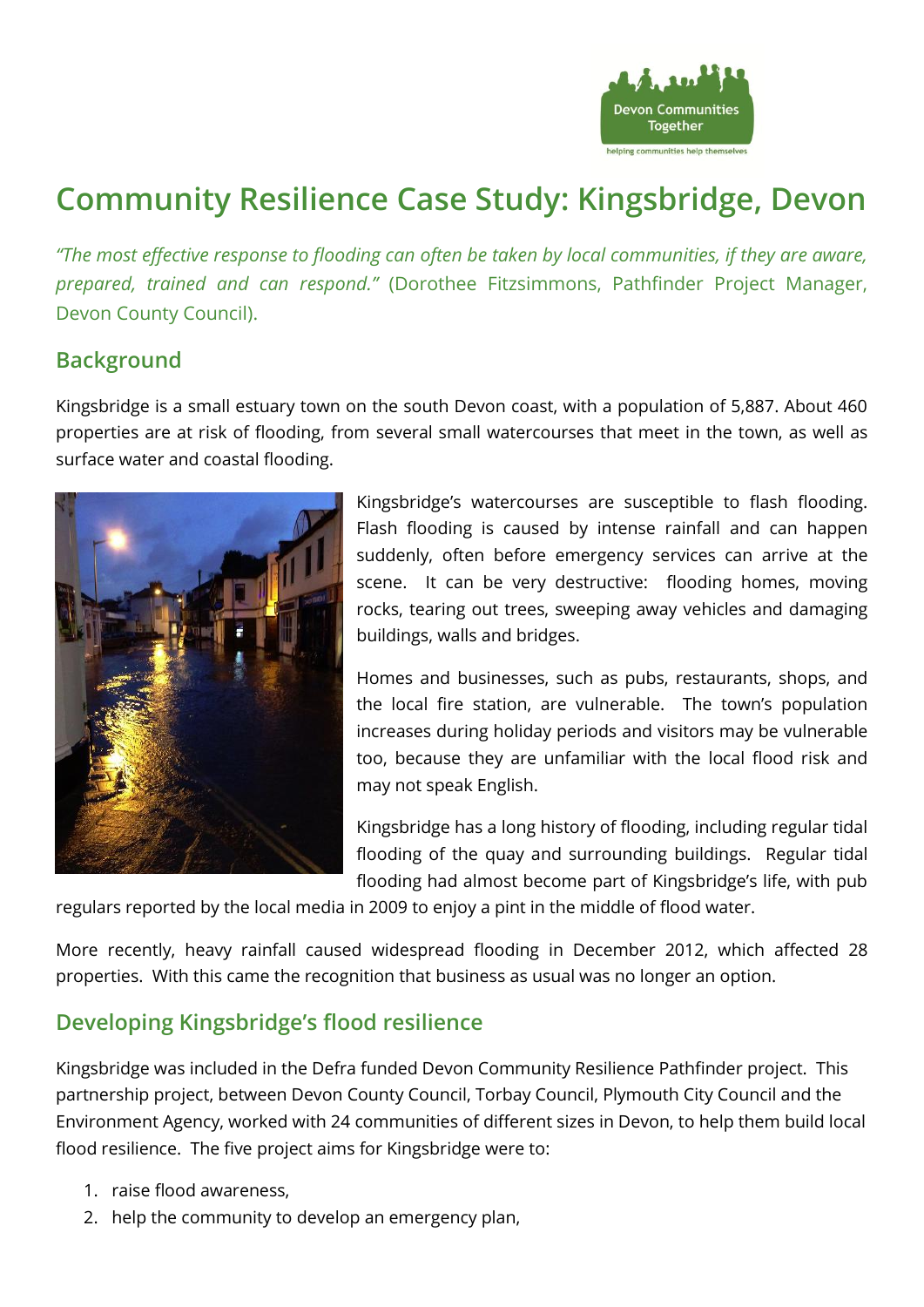

- 3. help train emergency response volunteers,
- 4. supply community resilience equipment, and
- 5. establish a local flood warning system that would alert the community to the possibility of flooding.

In the wake of the 2012 floods, Kingsbridge Town Council immediately saw the advantages of the project's funding and specialist assistance and accepted the project's offer to assist. They set up a Flood Resilience Committee to get things started. This meant that flood resilience became a standing item for the town council's meetings and remains an ongoing priority.

The Flood Resilience Committee is made up of local councillors, the Town Clerk and Town Mayor. South Hams District Council, Devon County Council, Environment Agency, Police and Fire and Rescue regularly attended these meetings. Benefits of this approach include:

- Transparency: Minutes from the meetings are published on the town council's website
- Accountability: The town council can flag flood risk management issues to the appropriate authorities for investigation. The town council records the issues on an action schedule and uses the committee meetings to identify which organisation can help address those issues. In the committee's words, this helped them to pull all of the flood risk management strands together, which is beneficial when lots of different organisations have a role to play in flood resilience and flood risk management. The town council feels that the Flood Resilience Committee has given them leverage to successfully lobby for flood risk management solutions for the town

### **Raising flood awareness**

Following Kingsbridge's 2012 flood event, Devon County Council organised a flood recovery drop-in event for the community, as part of their Lead Local Flood Authority duty to investigate flooding. The town council, South Hams District Council, South West Water and Environment Agency helped them to facilitate the event, to support the development of community flood resilience. This partnership formed the foundation for future team work for the Pathfinder project.

The event provided the opportunity for affected homeowners and businesses to share their story, ask questions and find information to support their recovery. These conversations enabled the Community Response Team to better understand Kingsbridge's flood risk and identify vulnerable people. This evidence proved invaluable when they created Kingsbridge's Community Emergency Plan.

After the event, the Community Response Team displayed posters and issued local press releases, in collaboration with Devon Council and the Environment Agency, to raise awareness about local flood risk and share advice on how to prepare. They organised a flood awareness event at Kingsbridge Library, alongside the Environment Agency, using materials from their national campaign 'floods [destroy, be prepared](http://www.gov.uk/floodsdestroy).'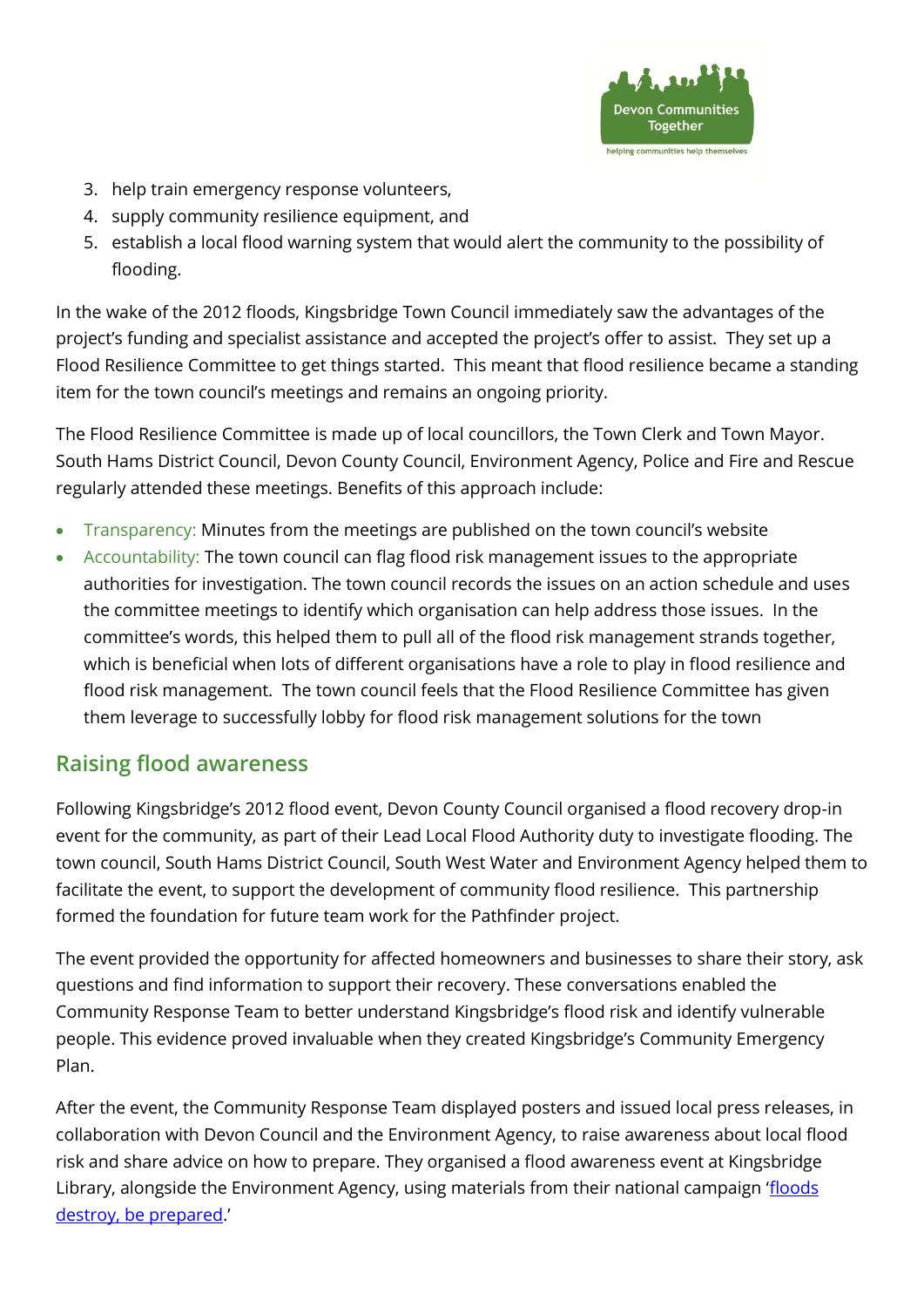

## **Writing the Community Emergency Plan**

Devon County Council appointed an emergency planning specialist, to help the Community Response Team draft their Community Emergency Plan. They provided a template and guided the Community Response Team through the process.

The Environment Agency provided advice to the Community Response Team, including:

- [flood warnings,](https://flood-warning-information.service.gov.uk/) [flood forecasting](http://apps.environment-agency.gov.uk/flood/3days/125305.aspx) and how these 'triggers' could be incorporated into the Community Emergency Plan,
- what actions could be taken [before, during and](https://www.gov.uk/government/publications/flooding-what-to-do-before-during-and-after-a-flood) after a flood to help the community stay safe and minimse damage.

Police and Fire and Rescue teams also advised the Community Response Team on emergency response. This has strengthened their relationships and all parties know they can call on and support one another to deal with local flood incidents. For example, the Community Response Team use their local knowledge to advise the Police about which roads to close during a flood.

The project helped Kingsbridge Community Response Team to test their plan. The Community Response Team was given a number of mock flood scenarios, which they were asked to respond to using their Community Emergency Plan. It helped the Community Response Team to familiarise themselves with the plan and identify what already worked well and what needed improvement.



3 January 2014, Kingsbridge town square with volunteers and "slow flood" and "road closed"  $sions$ 

The plan was put into practice during the coastal storms of winter 2014. The Community Response Team assisted emergency responders with road closures and diversions, which stopped traffic driving through floodwater and prevented vehicle's bow waves from flooding properties. Afterwards, the Community Response Team undertook a debrief to learn from the event. For example, they developed coastal flooding forecasting techniques, reflecting on their log of predicted tide levels, weather conditions and the associated flooding impacts.

Writing the plan helped Kingsbridge Community Response

Team understand the [roles and responsibilities](https://www.devoncommunities.org.uk/Handlers/Download.ashx?IDMF=d5f5a4f5-ece7-4863-ad6d-52ccdd8972a8) of all the organisations that can help with managing flood risk and emergencies. The process also highlighted the importance of recording and reporting flood events, because this evidence can build a case for flood risk management solutions.

Kingsbridge Community Response Team feel that although they and their Community Emergency Plan will help organise any relief effort in the future, the work is not finished as ongoing awareness raising is required for people to become more self-reliant and prepared. It is essential for people who live in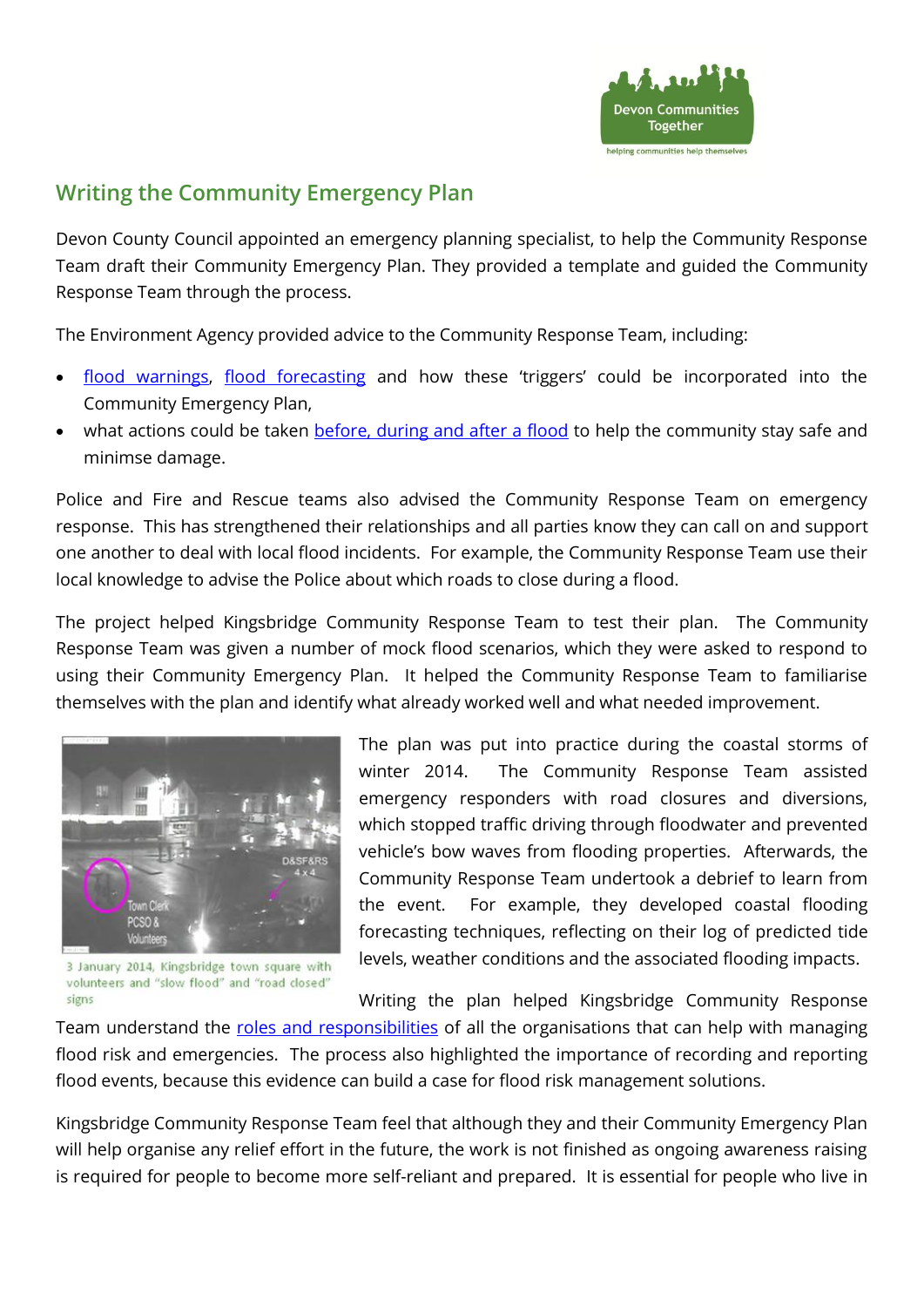

the flooding areas to have their own measures in place to protect themselves, their belongings and their properties.

# **Training**

Devon County Council organised flood warden training, to build confidence and help the Community Response Team to understand flood risk, how it's managed, how to stay safe during flood incidents and how to work alongside Emergency Responders. It was delivered by the Environment Agency, Devon and Somerset Fire and Rescue Service and Charles Richards from Cornwall Community Flood Forum. Charles is also part of a Community Response Team and helped to develop the training.